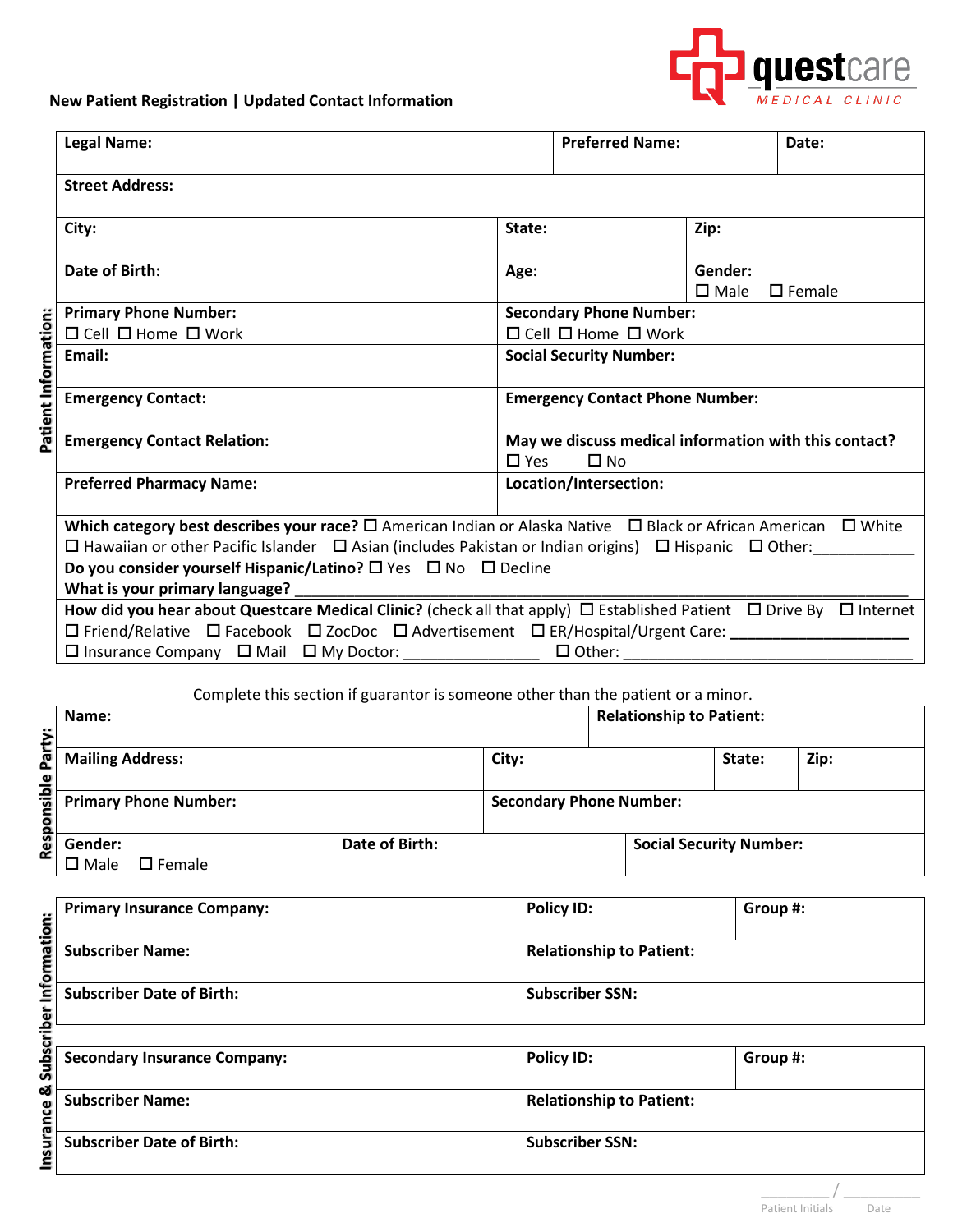|                                    | My preferred methods of communication regarding my medical condition(s) is indicated below (check one):<br>$\square$ Home Phone<br>$\square$ Work Phone<br>$\Box$ Cell Phone $\Box$ SMS/Text Message $\Box$ Mailed Letter $\Box$ Guardian                                                                   |
|------------------------------------|-------------------------------------------------------------------------------------------------------------------------------------------------------------------------------------------------------------------------------------------------------------------------------------------------------------|
|                                    | $\Box$ Secure Email $\Box$ Patient Portal                                                                                                                                                                                                                                                                   |
|                                    | Preferred Time to Call: □ Morning □ Afternoon<br>$\Box$ Evening                                                                                                                                                                                                                                             |
|                                    |                                                                                                                                                                                                                                                                                                             |
|                                    | If the above method of communication is by phone, please check the appropriate box below (check one):<br>$\Box$ Leave a message with detailed information. $\Box$ Leave a message with a call-back number only.                                                                                             |
|                                    |                                                                                                                                                                                                                                                                                                             |
| Approved HIPAA Contacts:           | Please note that you are responsible for any charged incurred in receiving our communications. Please let our office know if you have any special<br>directions or requests regarding our communication with you. For example, please let us know if you would like for us to call you at a different phone |
|                                    | number for a particular test result or if you do not want to be contacted at all.                                                                                                                                                                                                                           |
|                                    |                                                                                                                                                                                                                                                                                                             |
|                                    | Keeping our patient's information private is important to us and by default we will only disclose information related to the                                                                                                                                                                                |
|                                    | patient's BILLING ACCOUNT and MEDICAL CONDTION(S) to the patient or legal guardian.                                                                                                                                                                                                                         |
|                                    | If you would like to add additional contacts (other than the patient or legal guardian) that Questcare Medical Clinic is                                                                                                                                                                                    |
|                                    | allowed to disclose this type of information to, please complete the fields below and select the appropriate checkboxes                                                                                                                                                                                     |
|                                    | based on your approval for each person you list.                                                                                                                                                                                                                                                            |
|                                    |                                                                                                                                                                                                                                                                                                             |
| Preferred Method of Communication: |                                                                                                                                                                                                                                                                                                             |
|                                    | <b>Phone Number</b><br><b>Contact Name</b><br>Relationship to Patient                                                                                                                                                                                                                                       |
|                                    | $\Box$ Billing Account Information<br>$\Box$ Medical Condition Information                                                                                                                                                                                                                                  |
|                                    |                                                                                                                                                                                                                                                                                                             |
|                                    | Relationship to Patient<br><b>Phone Number</b><br><b>Contact Name</b>                                                                                                                                                                                                                                       |
|                                    | $\Box$ Billing Account Information<br>$\square$ Medical Condition Information                                                                                                                                                                                                                               |
|                                    | There may be times when you need a friend or family member to pick-up a prescription order from your physician's office.                                                                                                                                                                                    |
|                                    | In order for us to release a prescription to your family member or friend, we will need to have a record of their name.                                                                                                                                                                                     |
|                                    | Prior to release of the prescription, your designee will need to present valid picture identification and sign for the                                                                                                                                                                                      |
|                                    | prescription.                                                                                                                                                                                                                                                                                               |
|                                    |                                                                                                                                                                                                                                                                                                             |
|                                    | (Patient initials) I wish to designate the following family member / friend to pick up an order on my behalf:                                                                                                                                                                                               |
|                                    |                                                                                                                                                                                                                                                                                                             |
| Prescription Order Pick-up:        | Name:<br>Date:                                                                                                                                                                                                                                                                                              |
|                                    | Name:<br>Date:                                                                                                                                                                                                                                                                                              |
|                                    |                                                                                                                                                                                                                                                                                                             |
|                                    |                                                                                                                                                                                                                                                                                                             |

## **Please list any specialists/doctors or other medical health providers that care for you.**

(examples: cardiologist, physical therapy)

| ä<br>Adv. | Please list any Advance Directives and supply office with copies for patient's file:<br><b>Medical Power of Attorney</b><br>Out of Hospital DNR<br>Do Not Resuscitate<br>Hospice |            |       |  |  |
|-----------|----------------------------------------------------------------------------------------------------------------------------------------------------------------------------------|------------|-------|--|--|
|           |                                                                                                                                                                                  |            |       |  |  |
|           | Name:                                                                                                                                                                            | Specialty: | City: |  |  |
| Circle of | Name:                                                                                                                                                                            | Specialty: | City: |  |  |
| Care:     | Name:                                                                                                                                                                            | Specialty: | City: |  |  |
|           | Name:                                                                                                                                                                            | Specialty: | City: |  |  |

| ◠            |                               |         |                         |                             |
|--------------|-------------------------------|---------|-------------------------|-----------------------------|
| -            | ∵of Attornev<br>Medical Power | Hospice | suscitate<br>-Not<br>DΟ | al DNR<br>ΩT<br>. HOSDITAL: |
| $\mathbf{a}$ | ____                          |         |                         |                             |
|              |                               |         |                         |                             |

**\_\_\_\_\_\_\_\_\_\_\_\_\_\_\_\_\_\_\_\_\_\_\_\_\_\_\_\_\_\_\_\_\_\_\_\_\_\_\_\_\_\_\_\_\_\_\_\_\_\_\_\_\_\_\_\_\_\_\_\_\_\_\_\_\_\_ \_\_\_\_\_\_\_\_\_\_\_\_\_\_\_\_\_\_\_\_\_\_\_\_\_\_\_\_\_\_\_\_\_\_\_\_\_\_\_\_\_\_\_\_\_**